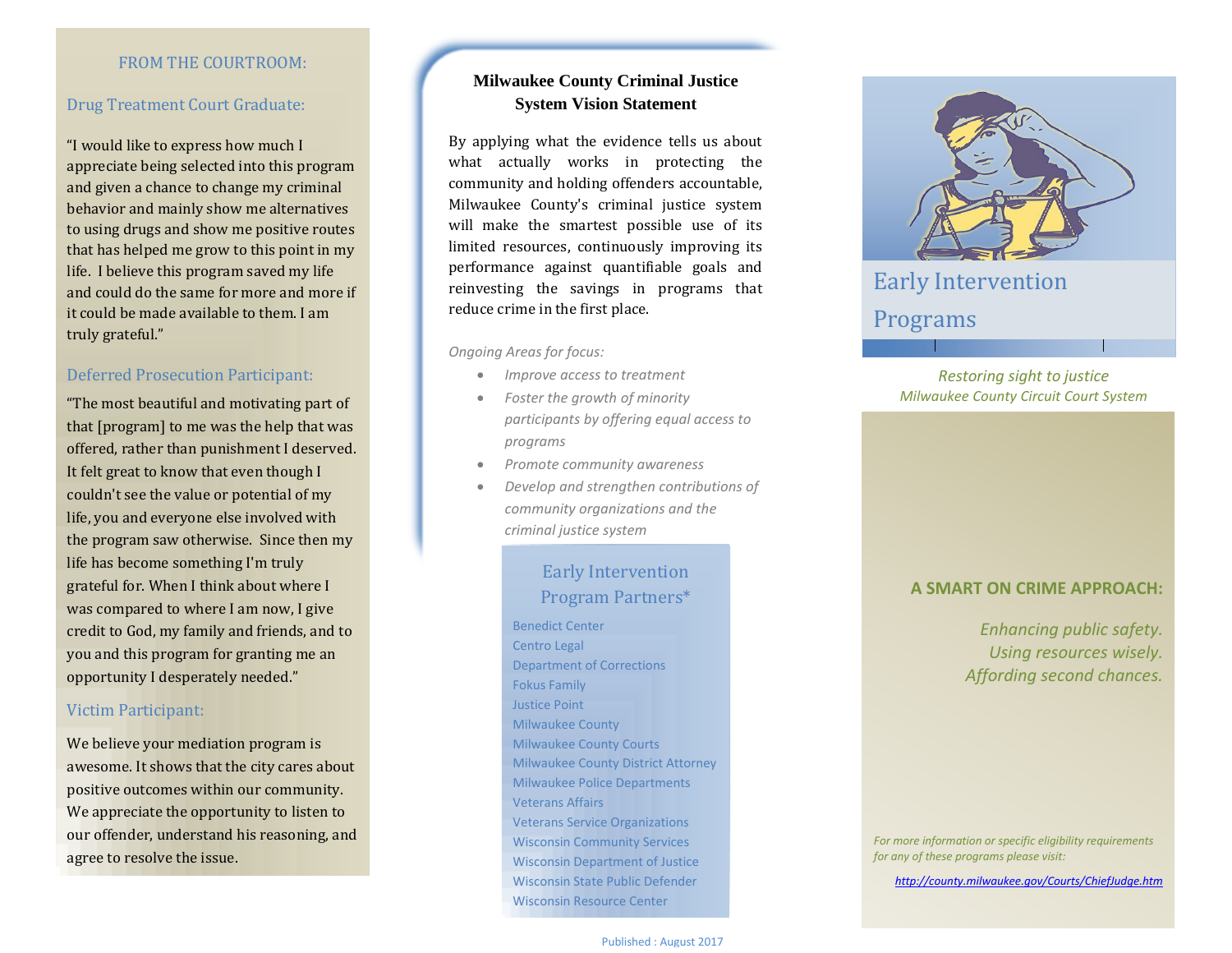# **Early Intervention Benefits Justice for Victims**

#### **Victims are more satisfied with the outcomes of EI cases.**

- Victims are more involved in the process and therefore better informed than traditional criminal proceedings.
- Since inception of the programs, over \$500,000 in restitution has been collected from indigent participants represented by the Public Defender's Office. Directly contributing to the restoration of the victim to the financial state they were in prior to the offense allows Defendants to show remorse and understanding of the impact of their actions.

#### **Support for the Defendant**

#### **Collateral damages to the Defendant are lessened.**

- Keeps families together
- Helps defendant overcome underlying issues leading to criminal behavior
- No criminal record to negatively impact their future

#### **Community Benefits**

#### **Defendants collectively averaged 92.9 hours of community service each week in 2016.**

- Community non-profit organizations have the assistance of volunteers
- Defendants are gaining insight into community needs and resources.
- Defendants develop a purpose to help others.

### **53,537 Jail days and 5,565 Prison days were saved in three years (2013-2016).**

 This equals a significant financial savings to MCJ and HOC and DOC.

## **Program Description**

**Milwaukee County's early intervention programs began in 2007. They were designed to maximize opportunities and support for eligible, non-violent individuals involved in the justice system while also striving to minimize potential negative consequences to the defendant, victim and community. Milwaukee County offers four programs: Diversion, Deferred Prosecution Agreement (DPA), Drug Treatment Court (DTC) and Veteran's Treatment Initiative (VTI). Program participants are expected to complete specific conditions of their individualized program. Such requirements could be: mental health or drug treatment, community service, restitution, self-improvement classes and more. When the conditions are met, it is** 

- The jail population is reduced and eases overcrowding. **deemed a successful outcome.**
- Keeps low-level offenders from mingling with more serious offenders.

# **Participants**

EI program participants have accepted responsibility for their crimes. Monitoring and completing conditions allows them to move forward with the benefit of a dismissed or reduced charge. The programs have provided support to 1,093 participants in 2016. Of these participants, 348 are women and 745 are men. Overall 46.6% are White, 37.5% Black/African American, and 15.9% are of other races. The early intervention programs are working to develop and maintain a demographic breakdown that closely resembles the overall number of people entering the criminal justice system to ensure everyone has access to EI advantages.

#### **Diversions**

Individuals at low risk of re-offending may be offered a diversion prior to being charged with a crime. Those who fail to meet the expectations will be prosecuted for the charges brought against them.



#### **Deferred Prosecution Agreements**

After being charged with a crime, some moderate to high risk individuals may still be eligible for a DPA. This program requires a guilty plea be entered in court. However, should the program participant complete the requirements of their agreement the case is dismissed or reduced at the conclusion. Participants are referred to community agencies\* for assistance and monitoring.



#### **Drug Treatment Court**

The Milwaukee County Drug Treatment Court (MCDTC) endeavors to reduce recidivism by coordinating effective and accountable drug or alcohol treatment and other supportive services for high risk individuals with significant substance abuse issues. This intensive program is at least 12 months long and participants are facing a minimum of 9 months in jail or even longer prison sentences.